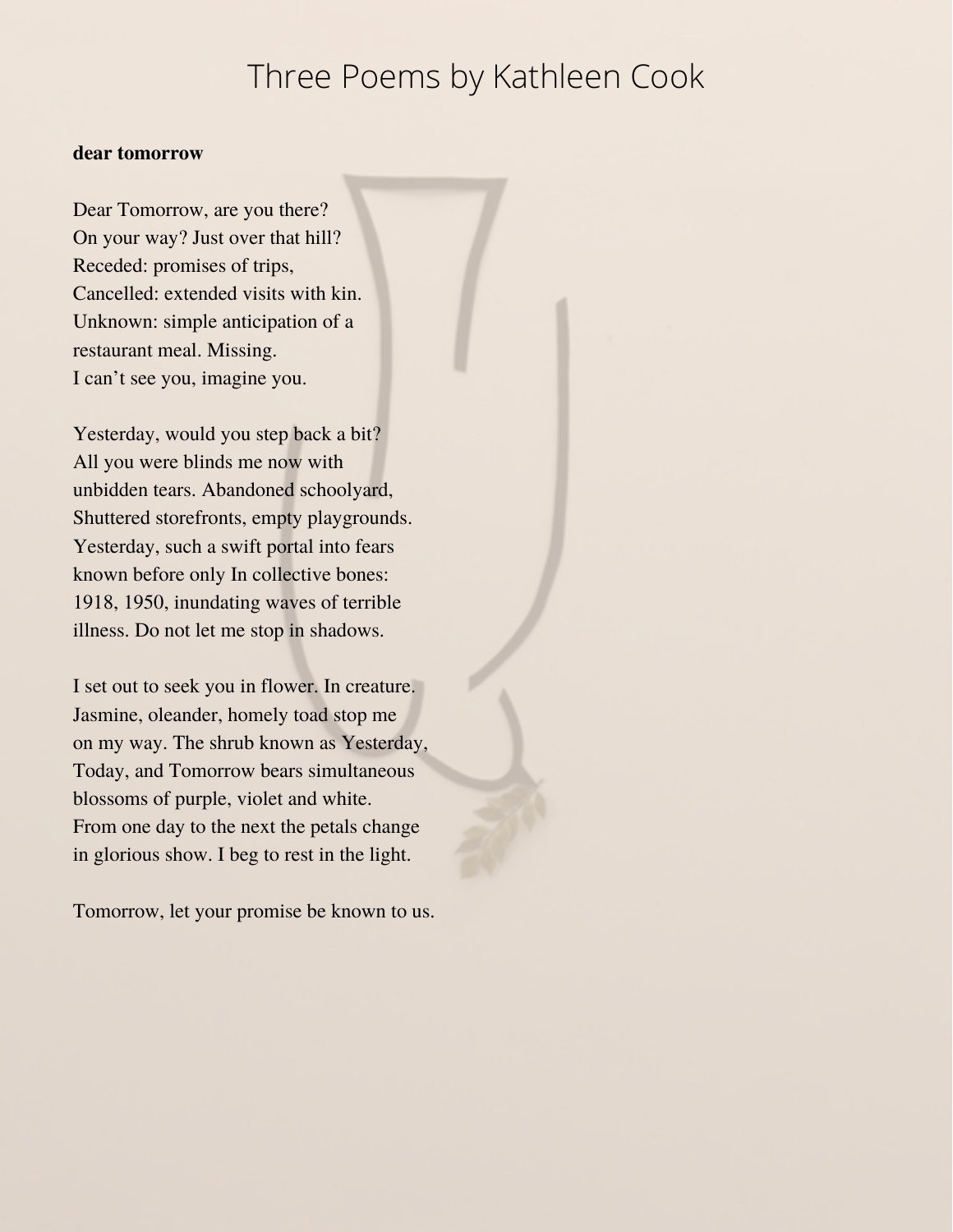# **A Quiet Day at Home**

*Did you hear that?* What? I didn't hear it. Just the clock ticking. The hour passing. Your skin sloughing. A kind of sh, ch, and then aluhwuh.

*No, no, I didn't mean that.* Maybe it's coming from the wall. Look, they're clearly cracking. The foundation's skirting. They're taking the water from the ground. Fracking it's called, accurate name, what our poor walls sound like, Fraaaaaack.

*I think you need your hearing checked. It's alive, plain as day.* Well, sure, the earth's shifting. She can't sit all those hours

without squirming a little. And the movers and shakers have to scramble some, just to sit upright, catch-can, catch-can, catch-can.

### *What?*

Sometimes you can listen to your Self, notice you're coming a little unfrayed, the whole cloth unraveling.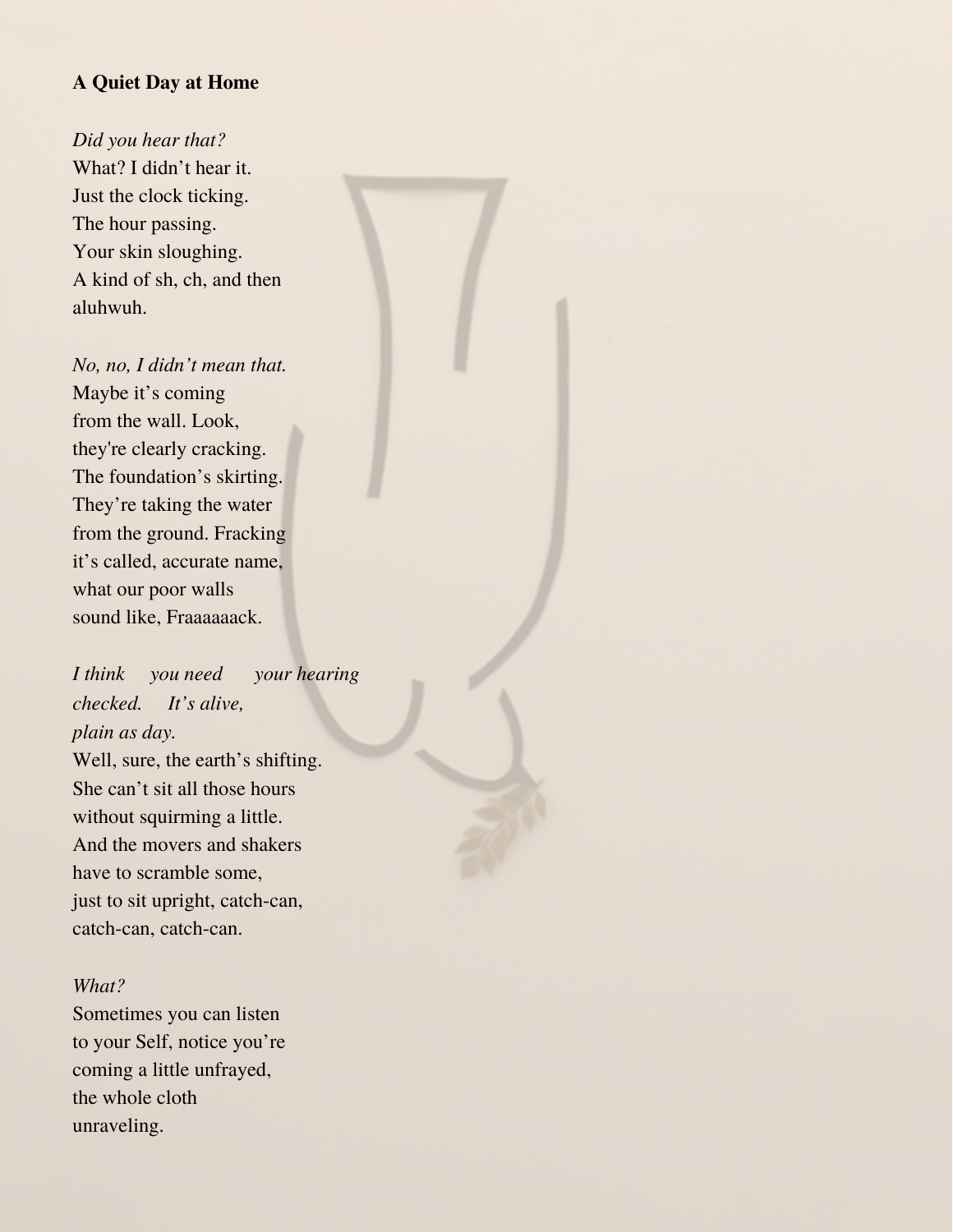# **Quite a Read**

### *What are you reading?*

Novel Coronavirus, can't put it down. Everyone's reading it, gripping. New chapter daily, constant plot twist.

### *Can you clarify, identify?*

No-vel Coro-na-vi-rus. Yes some just say the coronavirus, others COVID 19. The hip just call it Rona.

### *Who's the author?*

Author unknown, but ethnicity widely rumored by xenophobes, sinophobes, phobicphobes, perhaps funded by Dolphins for Clean Venetian Canals.

#### *So tell me the plot.*

Well, there's this evil and seems at first only fells the old and just the unfirm-old, so big deal but turns out it's not so selective and when it causes businesses to close and markets to crash, whoo-ee boy!

*Where does it happen, the setting, I mean?* Just everywhere but that's not clear early on, turn another page and it's all over the place, from Turin to Timbuktu and Tallahassee.

## *When and how does it end?*

Well no spoiler alert needed cause nobody the heck knows. New episodes daily like the ones that came via ship in Victorian times. Dickensian this, but moment by moment in unreal time.